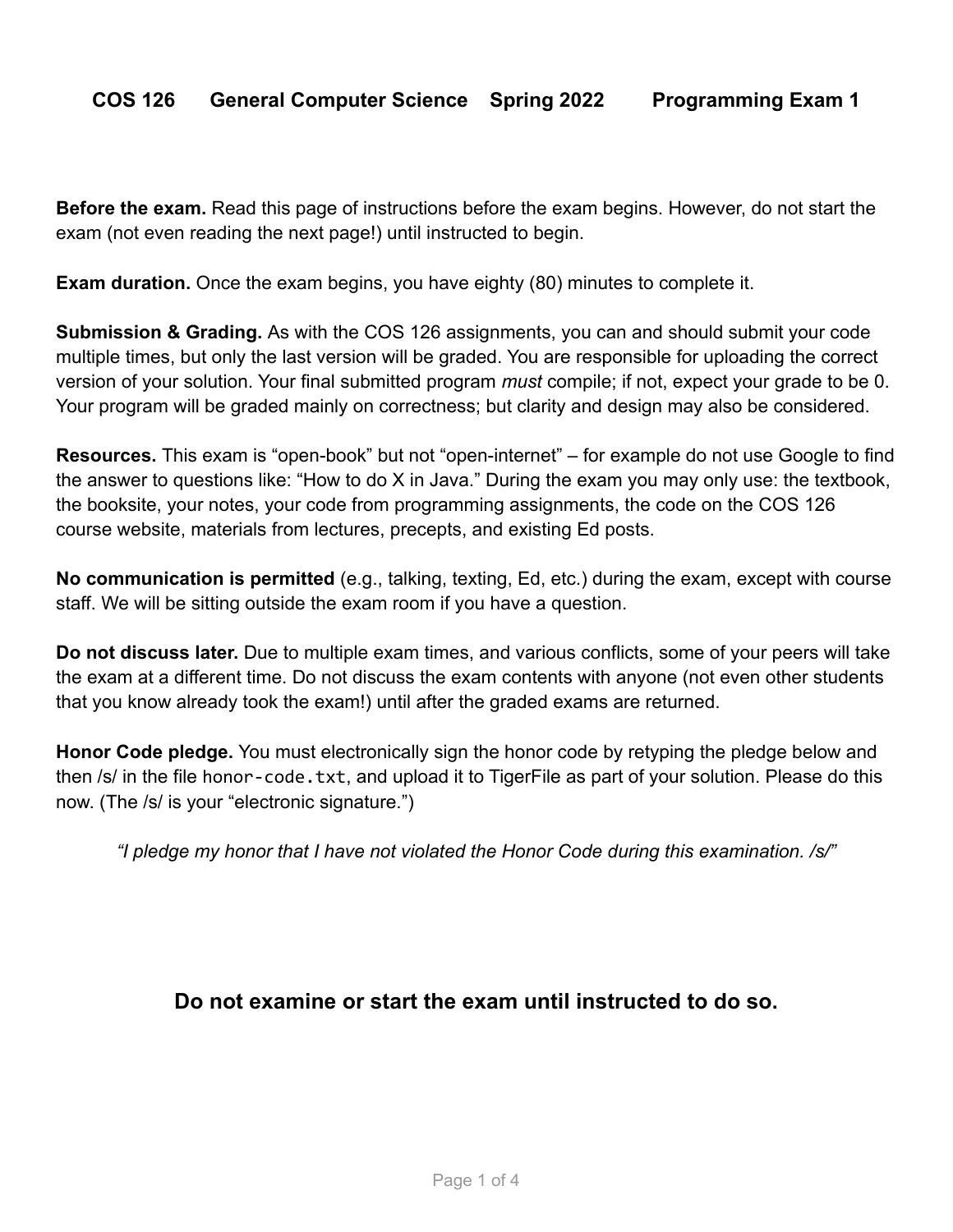**Problem.** Develop a Java program that can draw one of several game boards, shown here:



**Library.** To help you get started, you have access to a new library called **Board**, similar to **StdIn** and **StdDraw**, which provides the following functions:

public static void **initBoard**(int rows, int cols) Initialize the game board to have the given number of rows and columns, clearing all boxes to empty/white.

public static void **letterBox**(int row, int col, char letter, String textColor, String boxColor) Draw a letter in the box at the given row and column (both 0 in the upper left corner) using provided color names for the letter and the box. Color names are represented as strings, with the following options: "white", "gray", "black", "yellow", "green", "red", "pink", "lightblue", "darkblue"

Here is an example of a function that draws the picture labeled **tictac** in the upper left corner above:

```
// draw a 3x3 tic-tac-toe board with X in the center and O in the upper-right
public static void tictac() {
   Board.initBoard(3, 3);
   Board.letterBox(1, 1, 'X', "black", "white");
   Board.letterBox(0, 2, 'O', "black", "white");
}
```
The **Board** library also provides two helper functions that might be useful (but are not strictly necessary) for your project:

```
public static char firstLetter(String str)
    This function takes a String argument, and returns the first letter of the String as a char. For example:
    char c = Board.firstLetter("red"); // assigns 'r' to variable c
public static char[] wordToLetters(String word)
    This function takes as input a string, and outputs the corresponding sequence of characters as an array, e.g.:
    char[] letters = Board.wordToLetters("red"); // assigns {'r', 'e', 'd'} to variable letters
```
**Notes:** To fill a box in a particular color, but with no letter, simply call Board.letterBox() with the space character (' '). Also, if your code first calls Board.letterBox() to write a letter at a specific location (row, col), and then later calls it again with a different letter (or color) but at the *same* location, the latter will overwrite the former.

**Warnings:** There are two possible warnings that you should ignore during this exam: (1) on some Macs, a Java warning about Times font, and (2) IntelliJ's checkstyle warnings about repeated string literals like "white".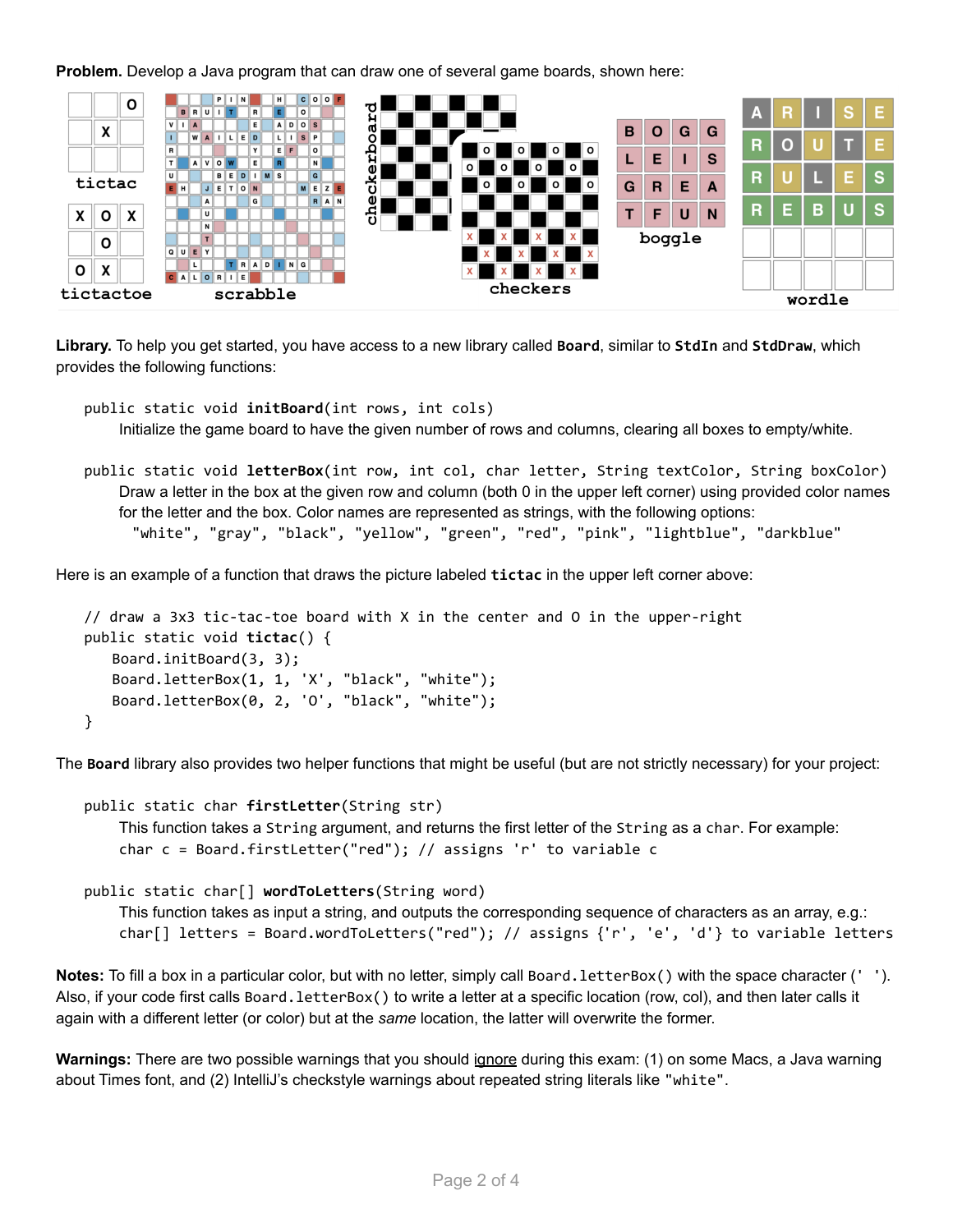**Step 0 - tictac**. In your project folder you are given a class called **Game.java**. It already has 3 functions implemented: **tictac** (code shown above), **chooseGameByName**, and **main**. If you compile and then run the program as follows, it will draw the picture shown in the top left corner of this page: java-introcs Game tictac

All the functions you need to implement in this exam are already declared in the provided file **Game.java**. Do not modify their signatures. You may add your own (private) "helper" functions, but it is not needed in order to complete the exam. For this exam you may also assume that all inputs are valid, including function arguments and standard input.

**Step 1 - tictactoe**. Implement this function (**tictactoe)** in **Game.java** – similar to **tictac**, except that it reads the player moves from standard input using three functions from **StdIn**: **readInt**, **readString** and **isEmpty**.. The format of the input is in three columns like below – int, int, String representing *row*, *column*, *player*.

|     | 0 0 X | X | $\mathbf O$ | X |
|-----|-------|---|-------------|---|
| 110 |       |   |             |   |
|     | 0 2 X |   | O           |   |
| 010 |       |   |             |   |
|     | 2 1 X | O | X           |   |
| 200 |       |   |             |   |

The first line places **X** in the upper-left corner of the board. The second line places **O** in the center. And so forth. *Hint:* in your function you may want to use the function Board.firstLetter (see page 2). *Another hint:* do not try to use StdIn.readChar – it will not help in this situation. This command draws the picture shown: java-introcs Game tictactoe < data-tictactoe.txt

**Step 2 - scrabble**. Implement this function, which is similar to **tictactoe** but also includes a background color:

 $|c|$   $|o|$   $|r|$ 

ᢛ

 $\overline{N}$ 

 $\overline{\mathbf{G}}$ 

RAN

 $\overline{M}$  $E$ 

ெ ADOS

 $\boxed{\begin{array}{c|c|c|c|c} \hline \textbf{L} & \textbf{I} & \textbf{S} & \textbf{P} \end{array}}$ 

 $F$ 

**MS**  $\overline{o}$   $\overline{\phantom{a}}$   $\overline{\phantom{a}}$ 

RADING

 $\overline{\mathbf{H}}$ 

 $N$  $\overline{R}$ 

 $\overline{E}$  $E$  D

 $\overline{\mathbf{v}}$ 

 $\overline{E}$  $\overline{R}$ 

 $\Box$ 

 $\mathbf G$ 

 $\overline{\mathbf{D}}$ 

| 0 - red         |   |   |   |    | P |   |
|-----------------|---|---|---|----|---|---|
| 0 3 - lightblue |   | в | R | U  | ı | т |
|                 | v |   | Α |    |   |   |
| 0 7 - red       | Π |   | W | A  | ı | L |
| $[\,\ldots]$    | R |   |   |    |   |   |
|                 | т |   | А | v  | o | W |
| 0 4 P white     | U |   |   |    | в | E |
| 0 5 I white     | Е | н |   | J. | E | T |
|                 |   |   |   | A  |   |   |
| 0 6 N white     |   |   |   | U  |   |   |
| $[\,\ldots]$    |   |   |   | N  |   |   |
|                 |   |   |   | т  |   |   |
|                 | Q | U | Е | ٧  |   |   |
|                 |   |   |   |    |   | Ŧ |

It draws a 15x15 Scrabble board, reading letters and colors from standard input. Each line contains row, col, letter, and background color. (The text color should be black.) In the input file, hyphen ('-') is a placeholder for space (' '), and is used to draw the colored empty squares, like red in the upper-left corner (first line of example input above). *Hint:* in Java, char is a primitive data type, and values of this type can be compared using double equals (==).

This command draws the picture:

java-introcs Game scrabble < data-scrabble.txt

**Step 3 - boggle**. Implement a function that draws a 4x4 grid of pink boxes with black letters. Instead of reading standard input, this function has one argument – an array of strings. Assume that the array has exactly 4 strings, and each string has exactly 4 letters. For example, it would draw the picture to the right if passed this input array: ["BOGG", "LEIS", "GREA", "TFUN"]. *Hint:* in your function you may want to use the function Board.wordToLetters (see page 2). This command draws the picture: java-introcs Game boggle

B.  $\overline{O}$ G G E  $\mathbf{s}$ L T G  $\mathsf{R}$ Е A T F U N

**Step 4 - checkerboard**. Implement this function, which draws an 8x8 board with black in the upper-left corner and alternating black/white from there, as shown in the picture on the right.

CALORIE<sup>T</sup>

This command draws the picture: java-introcs Game checkerboard

**Step 5 - checkers**. Implement this function, which first draws the board from Step 4, but also adds player pieces as upper-case letters – black **O**'s in the top three rows of white boxes, and red **X**'s in the bottom three rows, as shown on the right. Hint: it is ok to call your function from Step 4, if you want.

This command draws the picture: java-introcs Game checkers